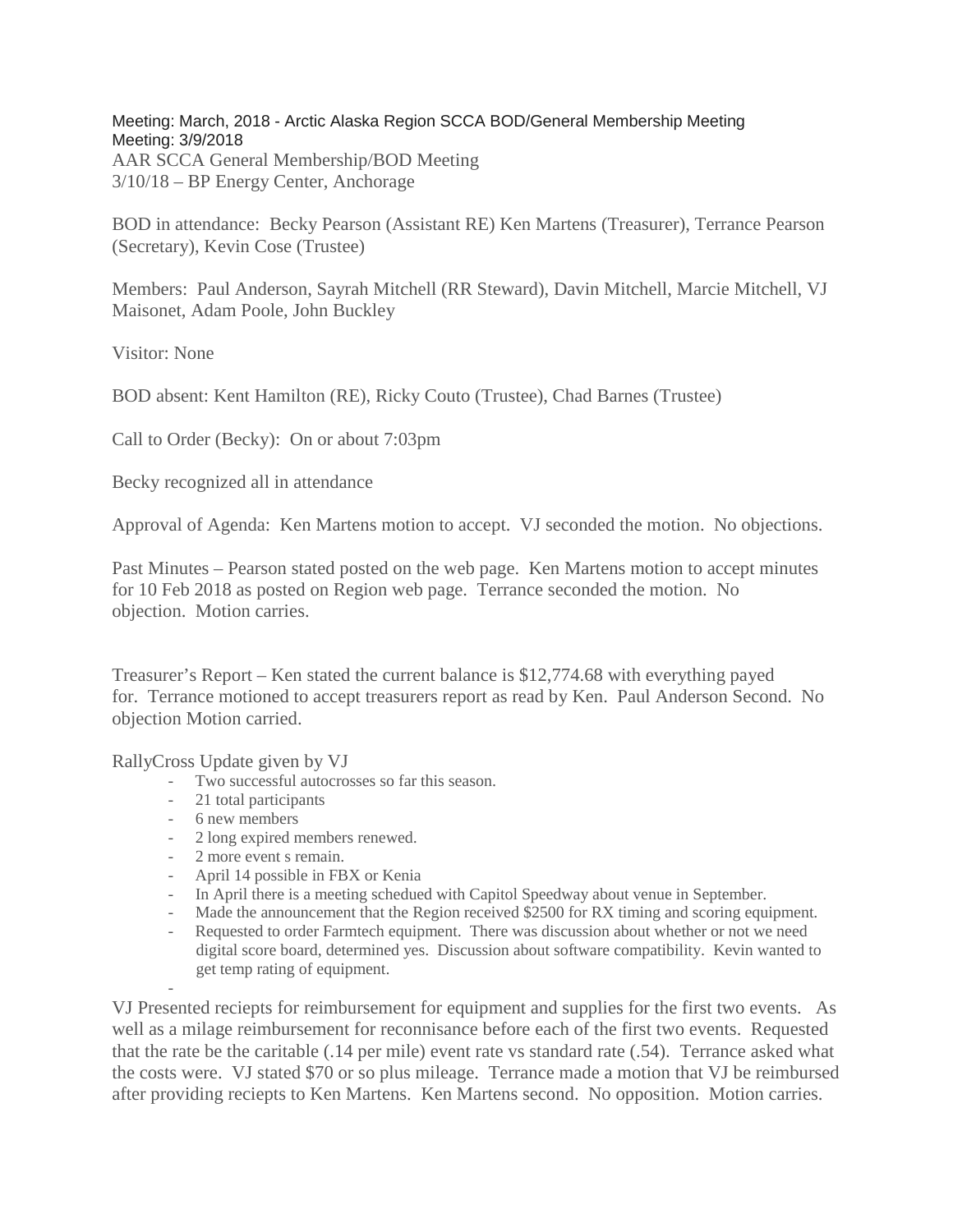Pearson stated that before the next meeting all programs should be developed and presented at next meeting.

Road Rally Update (Sayrah):

- Sayrah stated that she would like to set the budget for each event of \$100. (Pearson stated that she needs to write it down and present it to the board)
- GTA scheduled before school.
- Rally for Tune in The Spring
- Season dates April 26, May 19, July 14, August 18, October 13, Debember 14<sup>th</sup>.
- Noted she will be working each weekend this summer.
- Ken asked about REV Alaska. Sayrah stated that Bear Paw had not responded so REV AK would be the event that we would most likely support.

## SOLO Update (Terrance);

- ARP April and September dates locked in.
- Friday the  $27<sup>th</sup>$  will be the school. No location yet but will be found.
- Will use local instructors. Nationals instructors tapped out until mid season. Will request early for next year.
- Other venues. Carlson Center still under construction threat. Expect to hear next week.
- Houston dates requested
- Emails sent to Kenai HS assistant principal. Requested rear parking lot.
- John Pearson approached Genes Chrysler in Fairbanks. Terrance stated that Ricky would coordinate possible use. Thought is that Fairbanks folks need to find venues in Fairbanks.
- Ken Martens stated that one day event would have less participation. Terrance stated that its better to have one day event instead of none.
- Terrance stated of possibly doing a date at Tannacross, and not on Memorial day or Labor Day. There was discussion about Lions not wanting to partner. Terrance stated that in his opinion partnering with Lions was not moving forward.
- Terrance presented the 2018 Autocross Committee Approved Supplemental Rules.
- Terrance stated that the committee had been meeting for the past 4 months. Committee developed and approved the supplementals. Terrance gave the rational for the development of the classes as well as points system.
- There was discussion on Rounding of events. Committee stated that it was rounded up.
- There was discussion on what home areas are.
- Davin asked if we were debating the rules. Terrance stated that the committee had the authority by the BOD to develop and approve the rules. Terrance also stated that if any changes were thought by any member that that change could be submitted to the Autocross committee in writing and it would be considered.
- Kevin asked if the BOD needed to approve. It was clarified no.
- Sayrah stated that she wanted to note that it stated that the rules stated there were three driver's classes, and then it stated that all drivers classes were to get trophies but then doesn't say anything about trophies for ladies.

Membership: Becky wanted to thank VJ for the push to get new members through his incentive to get their first event free with full SCCA membership. Were currently at 76 members. Becky stated that if your membership expires within 24hrs you can not renew online. You will have to call nationals to renew. Last meeting question was how long weekend memberships are good for. Answer is 60 days. Nationals will work with us on geographically challenged weekend members.